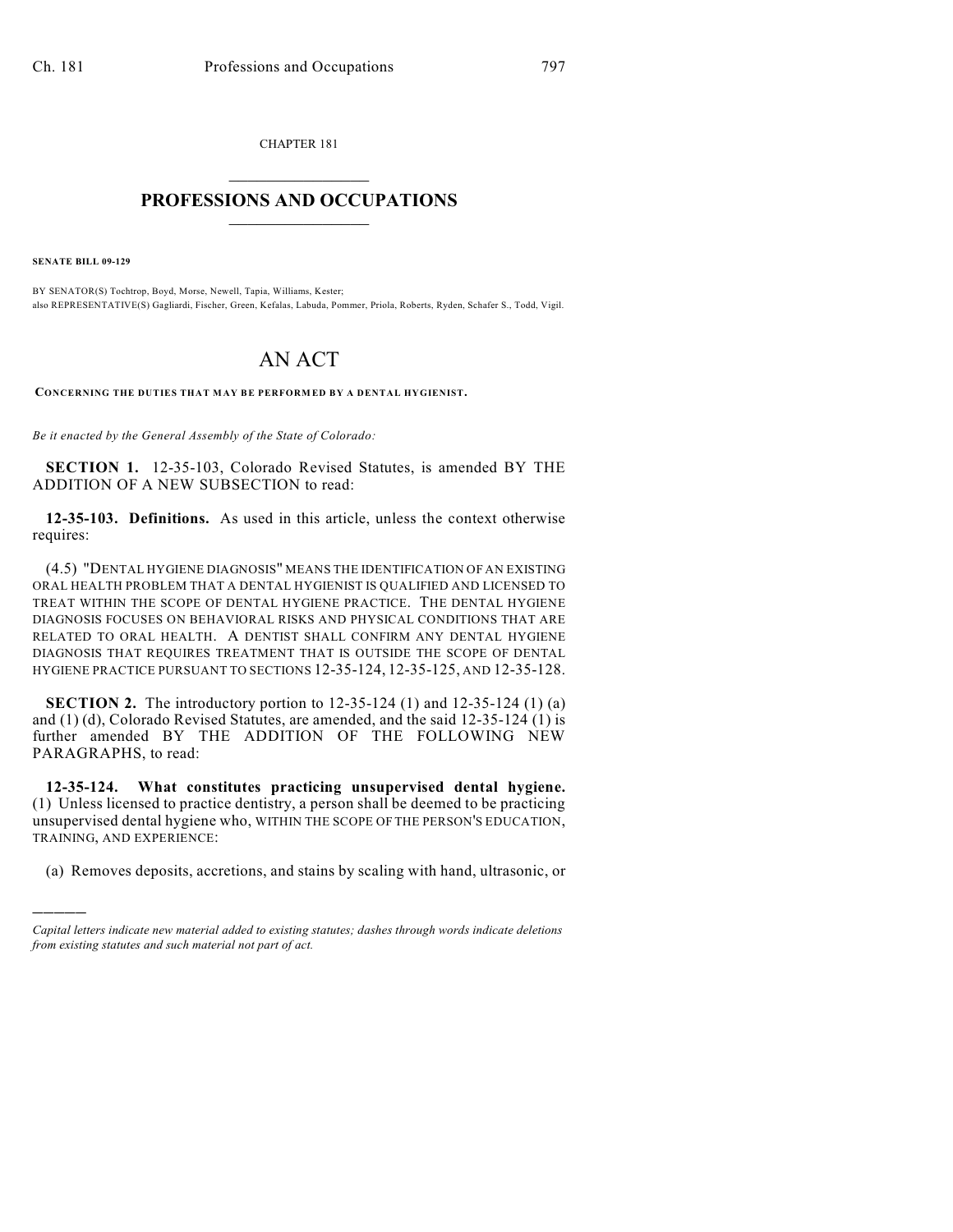other devices from all surfaces of the tooth and smoothes and polishes natural and restored tooth surfaces, INCLUDING ROOT PLANING;

(d) Gathers and assembles information including, but not limited to:

(I) Fact-finding and patient history;  $\sigma$ ral

(II) PREPARATION OF STUDY CASTS FOR THE PURPOSE OF FABRICATING A PERMANENT RECORD OF THE PATIENT'S PRESENT CONDITION; AS A VISUAL AID FOR PATIENT EDUCATION, DENTAL HYGIENE DIAGNOSIS, AND DENTAL HYGIENE TREATMENT PLANNING; AND TO PROVIDE ASSISTANCE DURING FORENSIC EXAMINATION;

(III) EXTRA- AND INTRA-ORAL inspection; and

(IV) Dental and periodontal charting; or AND

(V) RADIOGRAPHIC AND X-RAY SURVEY FOR THE PURPOSE OF ASSESSING AND DIAGNOSING DENTAL HYGIENE-RELATED CONDITIONS FOR TREATMENT PLANNING FOR DENTAL HYGIENE SERVICES AS DESCRIBED IN THIS SECTION AND IDENTIFYING DENTAL ABNORMALITIES FOR IMMEDIATE REFERRAL TO A DENTIST;

(f) PERFORMS DENTAL HYGIENE ASSESSMENT, DENTAL HYGIENE DIAGNOSIS, AND DENTAL HYGIENE TREATMENT PLANNING FOR DENTAL HYGIENE SERVICES AS DESCRIBED IN THIS SECTION AND SECTION 12-35-125 AND IDENTIFIES DENTAL ABNORMALITIES FOR IMMEDIATE REFERRAL TO A DENTIST; OR

(g) ADMINISTERS FLUORIDE, FLUORIDE VARNISH, AND ANTIMICROBIAL SOLUTIONS FOR MOUTH RINSING.

**SECTION 3.** 12-35-124, Colorado Revised Statutes, is amended BY THE ADDITION OF A NEW SUBSECTION to read:

**12-35-124. What constitutes practicing unsupervised dental hygiene.** (1.5) A DENTAL HYGIENIST SHALL STATE IN WRITING AND REQUIRE A PATIENT TO ACKNOWLEDGE BY SIGNATURE THAT ANY DIAGNOSIS OR ASSESSMENT IS FOR THE PURPOSE OF DETERMINING NECESSARY DENTAL HYGIENE SERVICES ONLY AND THAT IT IS RECOMMENDED BY THE AMERICAN DENTAL ASSOCIATION, OR ANY SUCCESSOR ORGANIZATIONS, THAT A THOROUGH DENTAL EXAMINATION BE PERFORMED BY A DENTIST TWICE EACH YEAR.

**SECTION 4.** 12-35-125 (1) (d) and (1) (f), Colorado Revised Statutes, are amended, and the said 12-35-125 (1) is further amended BY THE ADDITION OF THE FOLLOWING NEW PARAGRAPHS, to read:

**12-35-125. What constitutes practicing supervised dental hygiene.** (1) Unless licensed to practice dentistry, a person shall be deemed to be practicing supervised dental hygiene who:

(d) Gathers and assembles information including, but not limited to: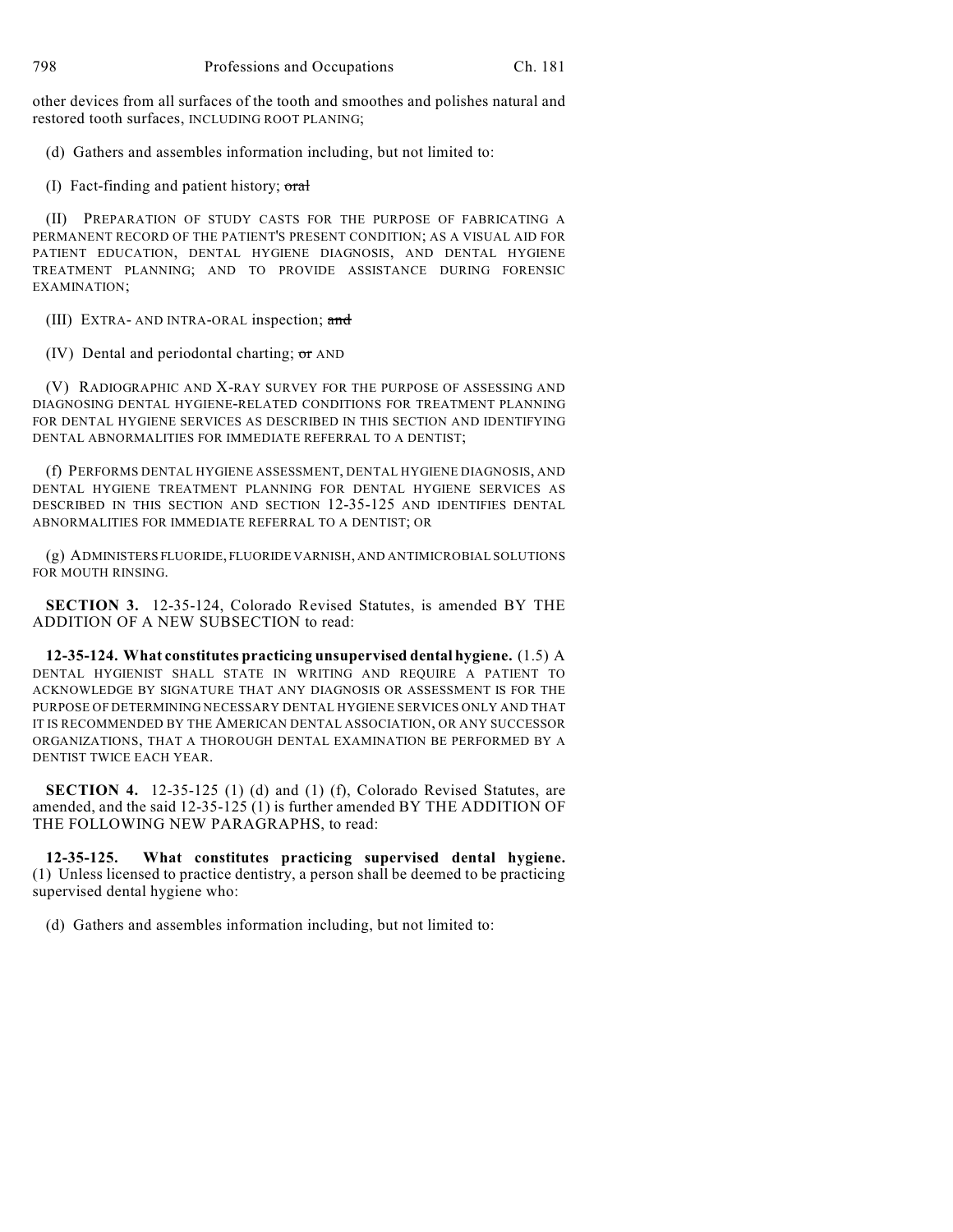(I) Fact-finding and patient history;

(II) Radiographic and X-ray survey FOR THE PURPOSE OF ASSESSING AND DIAGNOSING DENTAL HYGIENE-RELATED CONDITIONS FOR TREATMENT PLANNING FOR DENTAL HYGIENE SERVICES AS DESCRIBED IN SECTION 12-35-124 AND THIS SECTION AND IDENTIFYING DENTAL ABNORMALITIES FOR IMMEDIATE REFERRAL TO A DENTIST;

(III) Preparation of study casts;

(IV) Oral inspection; and

(V) Dental and periodontal charting;

(f) Administers local anesthetic under the direct INDIRECT supervision of a licensed dentist pursuant to rules of the board, which rules shall include minimum education requirements and procedures for such administration;

(g) PERFORMS DENTAL HYGIENE ASSESSMENT, DENTAL HYGIENE DIAGNOSIS, AND DENTAL HYGIENE TREATMENT PLANNING FOR DENTAL HYGIENE SERVICES AS DESCRIBED IN THIS SECTION AND SECTION 12-35-124 AND IDENTIFIES DENTAL ABNORMALITIES FOR IMMEDIATE REFERRAL TO A DENTIST; OR

(h) ADMINISTERS FLUORIDE, FLUORIDE VARNISH, AND ANTIMICROBIAL SOLUTIONS FOR MOUTH RINSING.

**SECTION 5.** 12-35-127, Colorado Revised Statutes, is amended BY THE ADDITION OF A NEW SUBSECTION to read:

**12-35-127. Dental hygienist examinations - license - endorsement - liability insurance.** (4) A PRACTICING DENTAL HYGIENIST SHALL HAVE PROFESSIONAL LIABILITY INSURANCE IN THE AMOUNT OF NOT LESS THAN FIFTY THOUSAND DOLLARS PER CLAIM AND AN AGGREGATE LIABILITY LIMIT FOR ALL CLAIMS DURING A CALENDAR YEAR OF NOT LESS THAN THREE HUNDRED THOUSAND DOLLARS. UPON REQUEST OF THE BOARD, THE DENTAL HYGIENIST SHALL PROVIDE PROOF OF THE INSURANCE TO THE BOARD.

**SECTION 6.** 12-35-128 (1) and (2), Colorado Revised Statutes, are amended to read:

**12-35-128. Tasks authorized to be performed by dental assistants or dental hygienists.** (1) The responsibility for DENTAL diagnosis, DENTAL treatment planning, or the prescription of therapeutic measures in the practice of dentistry shall remain with a licensed dentist and may not be assigned to any dental hygienist; EXCEPT THAT A DENTAL HYGIENIST MAY PERFORM DENTAL HYGIENE ASSESSMENT, DENTAL HYGIENE DIAGNOSIS, AND DENTAL HYGIENE TREATMENT PLANNING FOR DENTAL HYGIENE SERVICES; IDENTIFY DENTAL ABNORMALITIES FOR IMMEDIATE REFERRAL TO A DENTIST AS DESCRIBED IN SECTIONS 12-35-124 AND 12-35-125; AND MAY ADMINISTER FLUORIDE, FLUORIDE VARNISH, AND ANTIMICROBIAL SOLUTIONS FOR MOUTH RINSING AS DESCRIBED IN SECTIONS 12-35-124 AND 12-35-125, AND RESORBABLE ANTIMICROBIAL AGENTS PURSUANT TO RULES OF THE BOARD. No